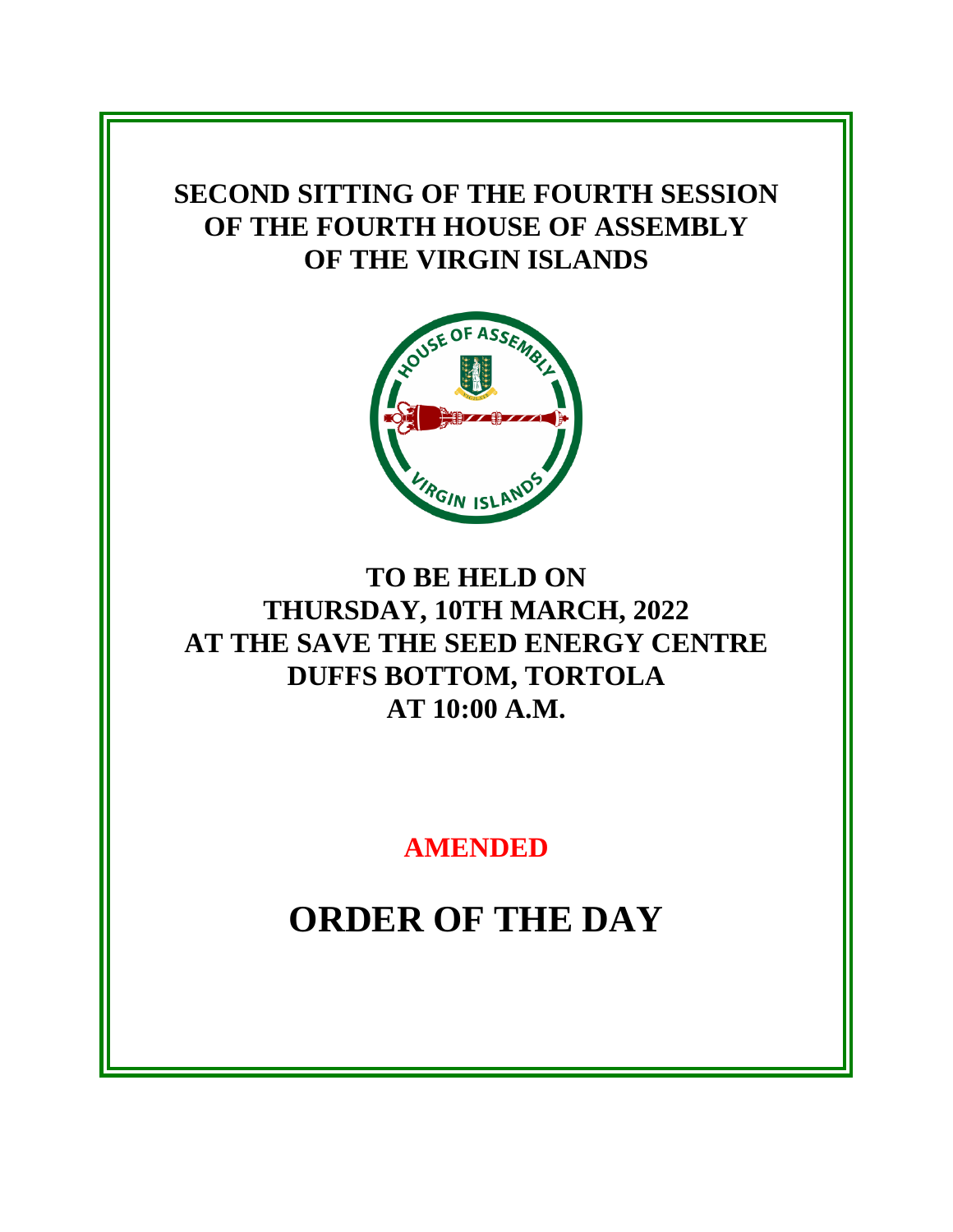# **ORDER OF THE DAY**

**1) Prayers**

#### **2) Confirmation of Minutes**

Confirmation of Minutes for the Meeting of Tuesday, 18th January, 2022.

#### **3) Announcements by the Speaker**

**4) Statements by Ministers**

#### **5) Presentation of Papers**

- a) **The Premier and Minister of Finance to lay on the table the following documents:**
	- i) Statutory Instrument 2022 No. 12 A proclamation by the Governor under Section 83(1) of the Virgin Islands Constitution Order, 2007 (U.K.S.I. 2007 No. 1678) appointing the time and place at which the Second Sitting of the Fourth Session of the Fourth House of Assembly of the Virgin Islands shall be held;
	- ii) British Virgin Islands Electricity Corporation Annual Report 2018;
	- iii) British Virgin Islands Electricity Corporation Financial Statements 2018.

#### b) **The Deputy Premier and Minister for Education, Culture, Youth Affairs, Fisheries and Agriculture to lay on the table the following documents:**

- i) Department of Youth Affairs and Sports Annual Report 2019;
- ii) Public Library Service of the Virgin Islands Annual Report 2019;
- iii) Department of Culture Annual Report 2019;
- iv) Ministry of Education, Culture, Youth Affairs, Fisheries and Agriculture Annual Report 2019;
- v) Department of Youth Affairs and Sports Annual Report 2020.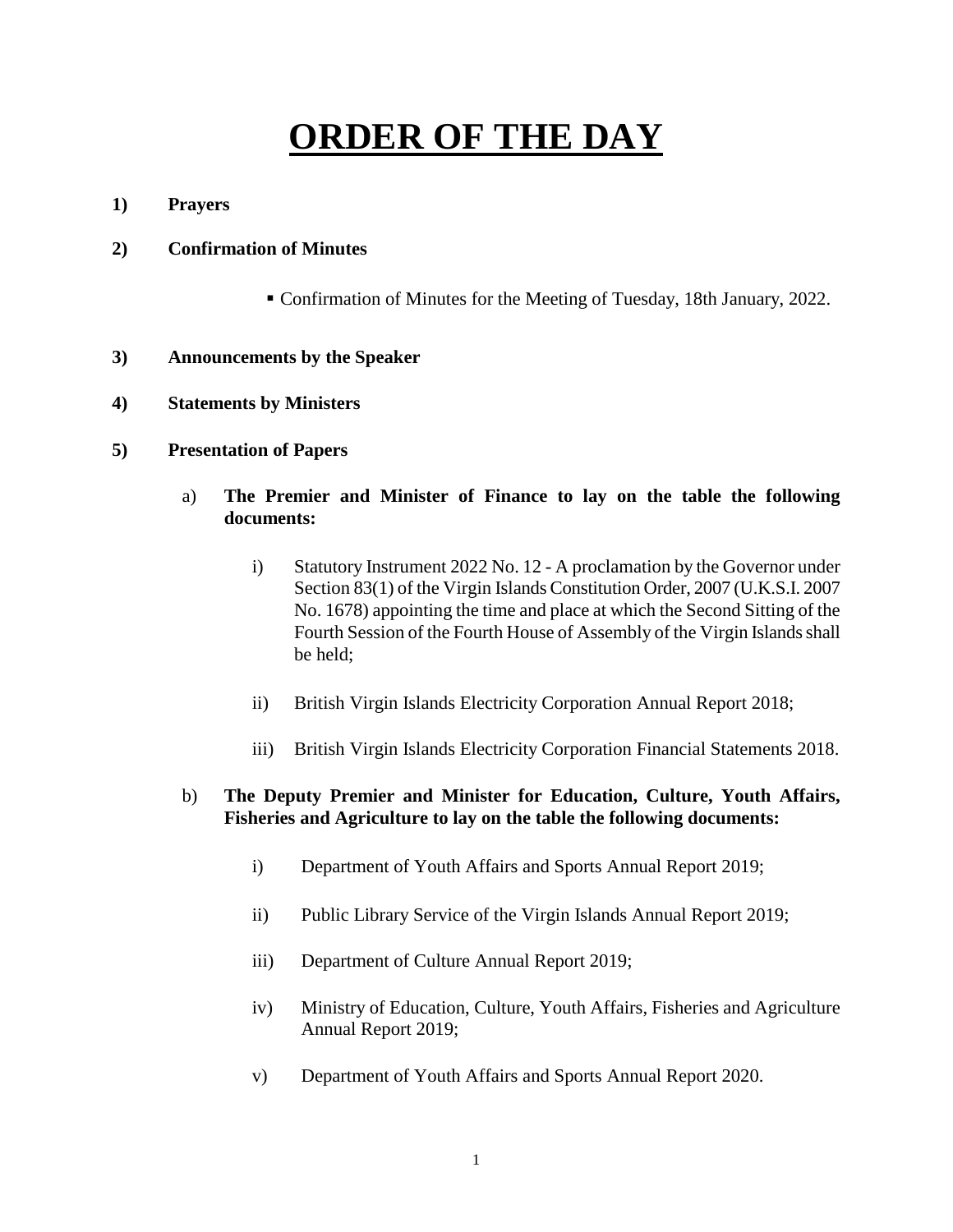#### **6) Notices of Motions Given Orally**

- a) The Premier and Minister of Finance to give notice that, at a later stage in the proceedings, he would seek leave to move the Motions standing in his name under Item  $8(1)(i)$  through (v), (vii), (viii) and (xi) on the Order of the Day.
- b) The Deputy Premier and Minister for Education, Culture, Youth Affairs, Fisheries and Agriculture to give notice that, at a later stage in the proceedings, he would seek leave to move the Motion standing in his name under Item 8(1)(ix) on the Order of the Day.
- c) The Minister for Transportation, Works and Utilities to give notice that, at a later stage in the proceedings, he would seek leave to move the Motion standing in his name under Item  $8(1)(x)$  on the Order of the Day.
- d) The Minister for Health and Social Development to give notice that, at a later stage in the proceedings, he would seek leave to move the Motions standing in his name under Item  $8(1)(vi)$  and  $(xii)$  on the Order of the Day.
- e) The Member for the Third District to give notice that, at a later stage in the proceedings, he would seek leave to ask the Questions standing in his name under Item 7(i) through (iii) on the Order of the Day.

#### **7) Questions and Answers to Questions**

# **i) The Member for the Third District to ask the Honourable Premier and Minister of Finance the following questions:**

#### **Question 1**

Mr. Speaker, at the  $10^{th}$  Sitting of the 3<sup>rd</sup> Session of the 4<sup>th</sup> HoA, I asked the Honourable Premier and Minister of Finance to please tell this Honourable House "whether there were Bills passed in the House of Assembly or the Legislative Council that are awaiting Assent from the Governor", and he went on to list 3 Bills that fit that category. However, they were only Bills passed during his Administration. Mr. Speaker, if my memory serves me right, there might be others. Could the Premier and Minister of Finance please advise this Honourable House whether his list was exhaustive, and if it wasn't, provide us with the other Bills?

# **Question 2**

Mr. Speaker, over the course of the past 4 yearsI have been vociferously complaining and reporting about water issues in the  $3<sup>rd</sup>$  District to the Premier, the Minister and everyone who would listen. At the first Sitting of the 4<sup>th</sup> and last Session of the 3rd HOA on September 13<sup>th</sup>, the Premier announced an August Cabinet approval of a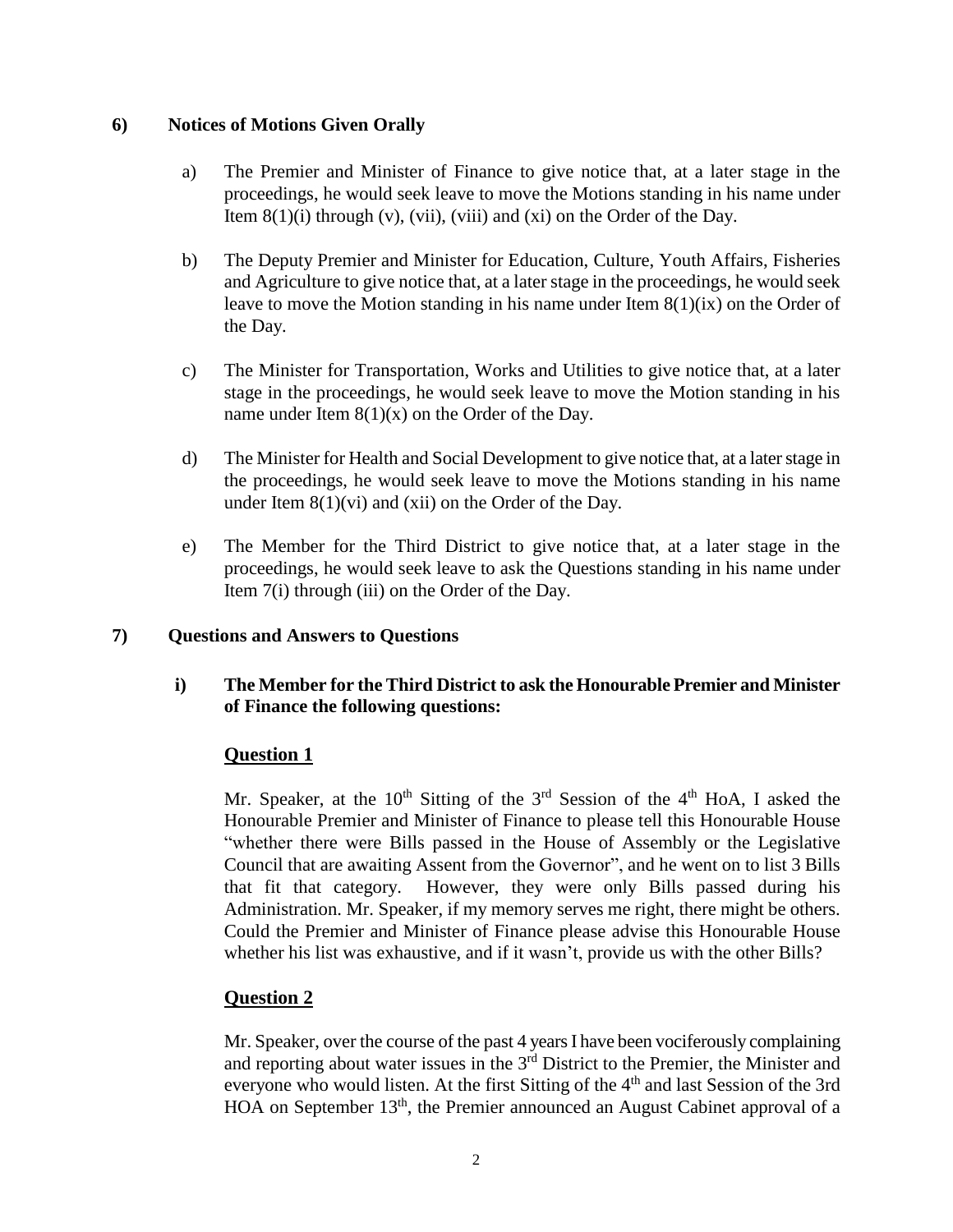\$3.5 million funding to address water issues. Mr. Speaker this Premier was asked about this \$3.5 million as well, but to no avail. Mr. Speaker, could the Honourable Premier and Minister of Finance please tell this Hon. House:

- a) Exactly which sub-head was that money placed in, and who has access to it?
- b) How much of it has been spent to date, where and how?

# **Question 3**

Mr. Speaker, at the  $10^{th}$  Sitting of the  $3^{rd}$  Session of the  $4^{th}$  HoA in a question to the Premier and Minister of Finance regarding the Duty-Free facility at Cyril B. Romney Tortola Pier Park, mention was made of a "duty-free warehouses (stores) at the Pier Park". Mr. Speaker, could the Premier and Minister of Finance please tell this Honourable House:

- a) How the goods get to the warehouse from their ports of entry?
- b) Whether there is someone designated by Customs to inspect goods sold locally to ensure that the conceded duty on those products is recouped?

# **Question 4**

Mr. Speaker, at that same Sitting mentioned in Question 3 above, regarding Duty Free at the Pier Park, the Premier stated that *"All duty-free operators are required to submit a spreadsheet provided by Customs to record information on all local and foreign sales".* Mr. Speaker, could the Premier and Minister of Finance please provide this Honourable House with a representative sample of one of these spreadsheets?

# **Question 5**

Mr. Speaker, the Premier and Minister of Finance also provided this House with a table indicating the duties collected from duty-free operators at the Pier Park from 2016 to 2020 as follows:

- 1. 2016 \$49,855.36
- 2. 2017 \$76,280.94
- 3. 2018 \$89,221.44
- 4. 2019- \$113,195.85
- 5. 2020 \$16,791.60

Which totals almost 346 thousand dollars. Mr. Speaker, could the Premier and Minister of Finance please provide this Honourable House with: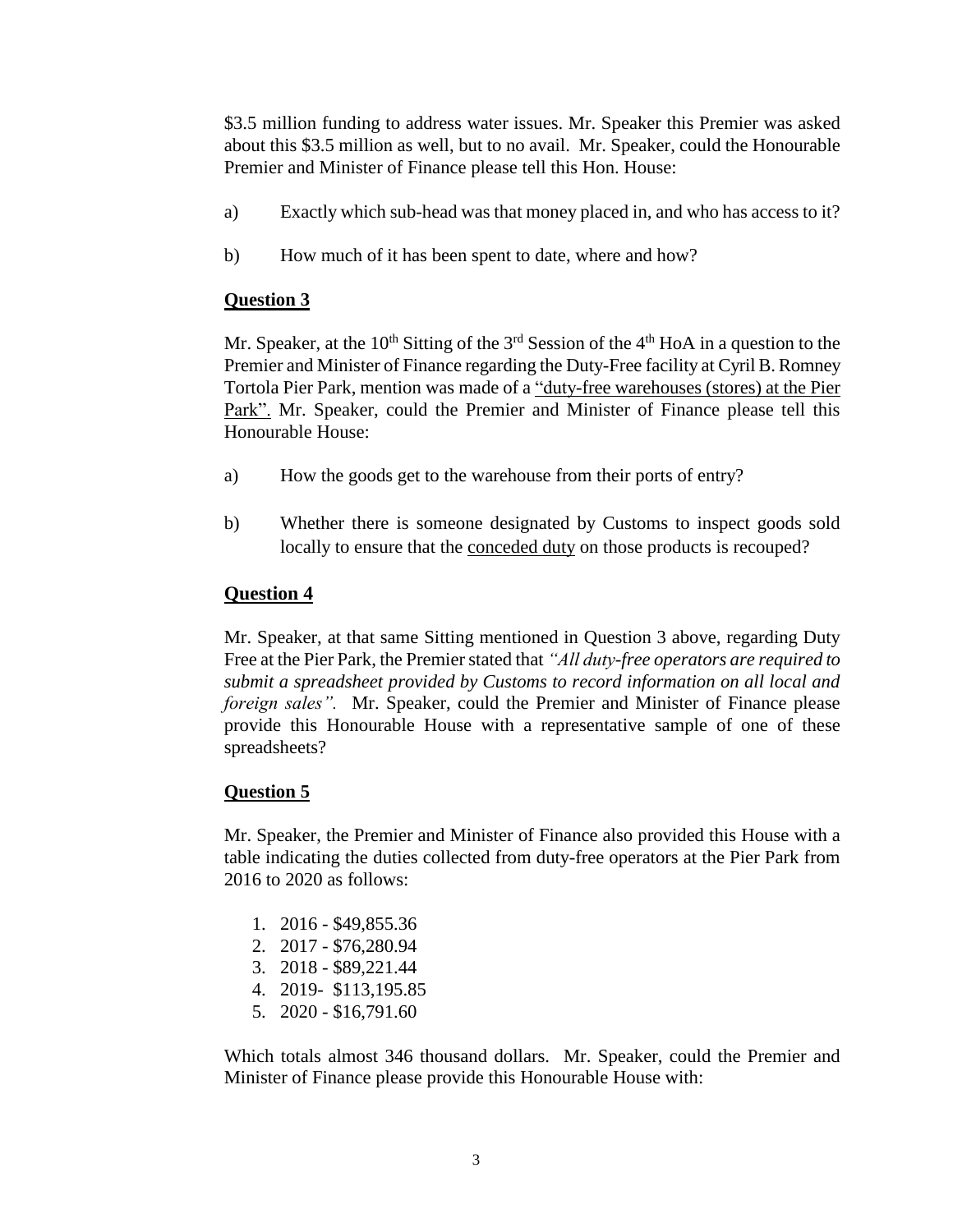- a) A similar table indicating the amounts of duties conceded on duty-free grounds for the same period?
- b) The FOB value of all goods traded at the Pier Park for the period?
- c) The ratio of goods and services rendered locally vs. those exported duty free for this period and
- d) The gross sales for the period.

# **Question 6**

Mr. Speaker, the Premier and Minister of Finance who has responsibility for the BVI Ports Authority, thus the Cyril B. Romney Tortola Pier Park and its policies, is most certainly in a position to address economic concerns at the Park especially those involving the tenants. Mr. Speaker, with the adverse effects brought on by COVID-19 especially to our Tourism Product, we are all aware that merchants, particularly those at the Pier Park were stripped almost bare of revenue for practically all of 2020 and 2021 and are reaching-out. Mr. Speaker, could the Premier and Minister of Finance please tell this Honourable House:

a) Whether he intends to meet with the representatives of the 31 concerned tenants of the Park as they have requested in their letter to him in March 2021?

# **Question 7**

Mr. Speaker, given the circumstances outlined in Question 6, could the Premier and Minister of Finance whom it has been established to have responsibility for the Cyril B. Romney Tortola Pier Park and its policies, please tell this Honourable House:

- a) Whether he thinks it is fair to Merchants at the Pier Park to be issued with eviction notices?
- b) If he is aware of the notices issued, and how many were issued? and
- c) Given that the meeting requested a year ago with him was to reinforce the request for the **Abatement of Rent During COVID-19 Pandemic to Date** as was explained in the letter, doesn't he think if the meeting had taken place the evictions would have been averted?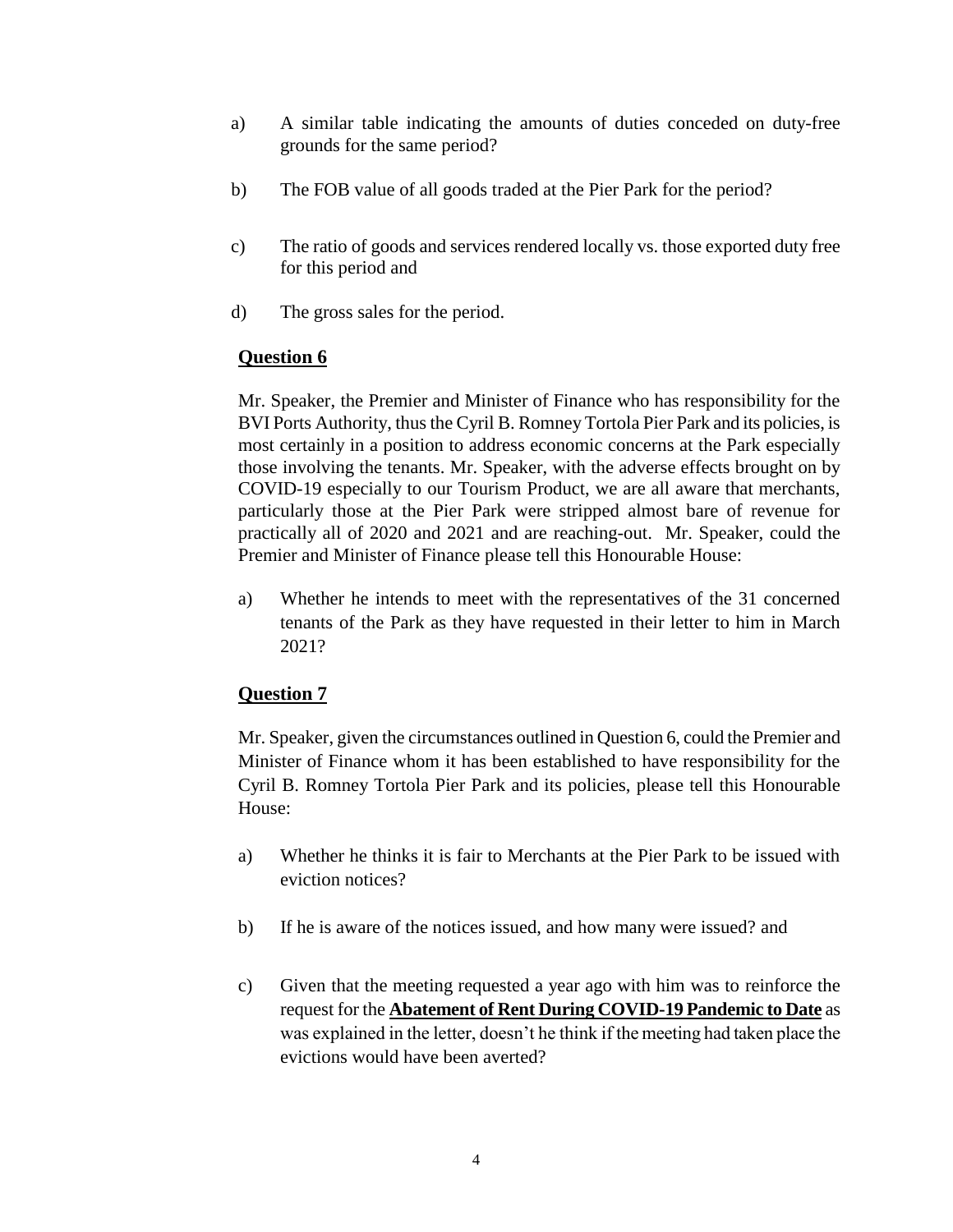# **Question 8**

Mr. Speaker, at the  $1<sup>st</sup>$  Sitting of the  $4<sup>th</sup>$  Session of the  $4<sup>th</sup>$  HoA I expressed my advocacy for a government initiative to bring relief to the borrowers of the National Bank of the Virgin Islands impacted by COVID-19. In that regard Specifically Mr. Speaker, could the Premier and Minister of Finance please tell this Honourable House whether he is considering any form of **Forgiveness Program** for the interest accrued on loans at the National Bank of the Virgin Islands during the crucial months of the COVID-19 period?

# **Question 9**

Mr. Speaker, can the Premier and Minister of Finance please tell this Honourable House

- a) What is the cost of the COI's original 6-month appointment broken down in terms of:
	- i. BVI taxpayer's expenditure? and
	- ii. UK taxpayer's expenditure? and
- b) What is the cost of the CoI's extension beyond the original 6-month appointment broken down in terms of:
	- iii. BVI taxpayer's expenditure? and
	- iv. UK taxpayer's expenditure? and

# **Question 10**

Mr. Speaker, the Commission of Inquiry which had an initial mandate of 6 months has been stretched to double that, to which I presume at a cost that is proportionate. Mr. Speaker, could the Premier and Minister of Finance please tell this Honourable House:

- a) What is the cost for that operation to date, and the projected cost to completion? And
- b) Who is paying for it?

# **Question 11**

Mr. Speaker, during the CoI Hearings I couldn't help but notice that the Governor, both past and present were called as witnesses. To this day I am struck by the logic of it, and it leaves me with a few questions. Mr. Speaker, could the Premier and Minister of Finance please tell this Honourable House how was he able to discern: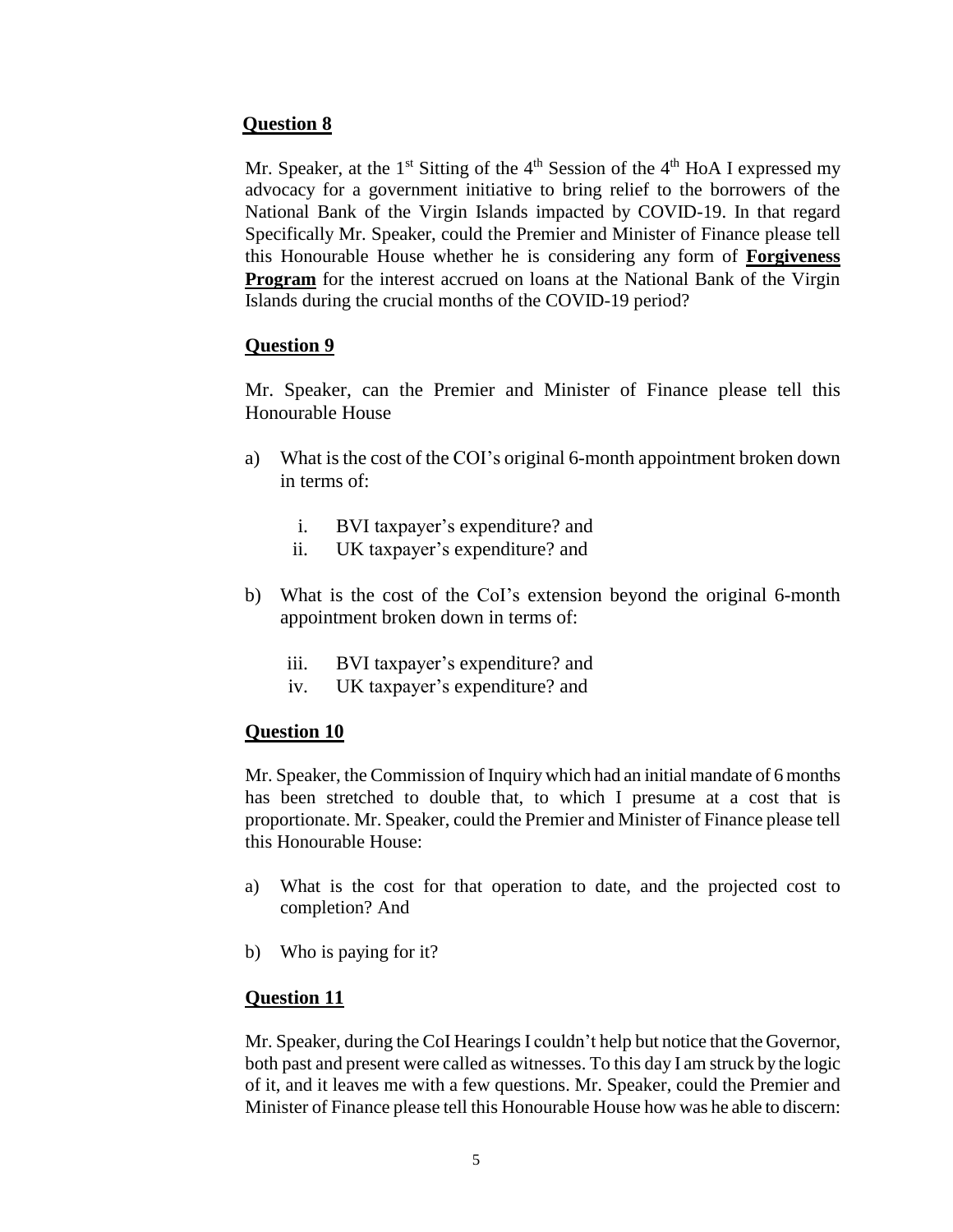- a) Whose interest was the Governor serving, given that he represents the UK while in the Territory?
- b) Who paid for his legal fees? and
- c) How were they paid?

# **ii) The Member for the Third District to ask the Honourable Minister for Transportation, Works and Utilities the following questions:**

# **Question 1**

Mr. Speaker, the BiWater Sewage Treatment Plant at Burt Point which isresponsible for the treatment of sewage throughout Road Town, including Baughers Bay, Purcell, Huntums Gut, and all other areas within metropolitan Road Town, has been out of commission since receiving damages by Hurricane Irma, and to my knowledge still is. If this is so Mr. Speaker, it means that all that raw sewage is being dumped in the ocean off Slaney. Mr. Speaker, could the Minister for Transportation, Works and Utilities please tell this Honourable House whether:

- a) The BiWater Sewage Treatment Plant at Burt Point is in operation?
- b) If the answer to a) is no, why not? and
- c) When did it last operate?
- d) If the answer to a) is yes, when did it come back into operation, what was the cost to fix it, and by whom?

# **Question 2**

Mr. Speaker, with regards to water production on Tortola, could the Minister for Transportation, Works and Utilities please tell this Honourable House whether:

- a) Production is at pace with demand?
- b) If his answer is yes, is he still rationing water?
- c) What was the daily production of water by the BiWater Plant at Paraquita Bay for April 2021, and what is the daily contracted minimum?
- d) What wasthe daily production of water by the Ocean Conversion Plant at Bar Bay for April 2021, and what is the daily contracted minimum?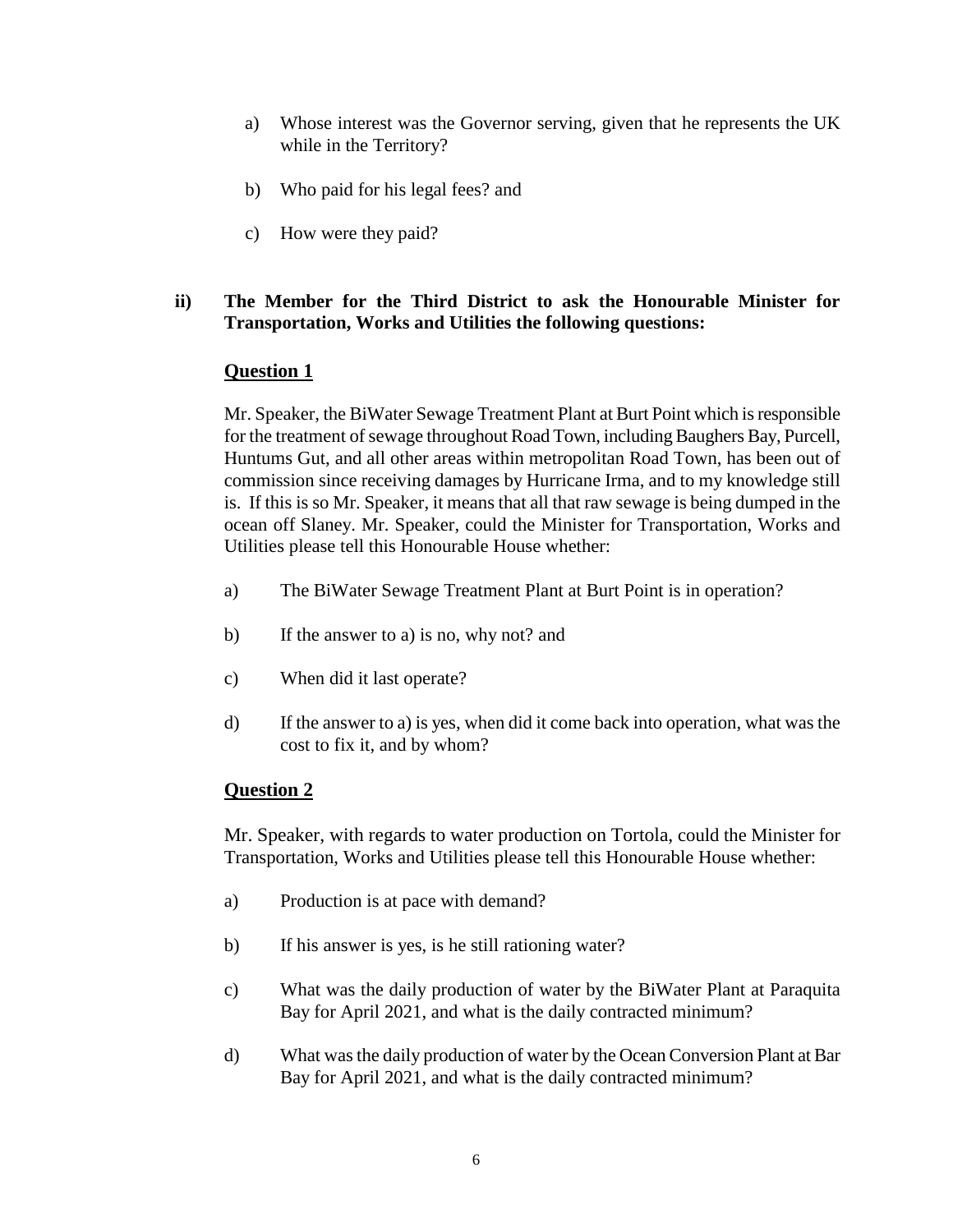# **Question 3**

Mr. Speaker, the people of Havers has long expressed a desire to have a government supply of potable water, but unfortunately, due to some covenant constraints extending the waterline to the estate was prohibited. It is my understanding that those restrictions no longer exist, thus making it possible to provide the service. Mr. Speaker, could the Minister for Transportation, Works and Utilities please tell this Honourable House whether:

- a) His Ministry is in possession of any formal requests for the service.
- b) If yes, is it sufficient to worth his while in terms of feasibility. and
- c) If no, what does he need to convince him that the service is necessary?

# **iii) The Member for the Third District to ask the Honourable Minister for Health and Social Development the following questions:**

# **Question 1**

Mr. Speaker, I am aware there are difficulties being experienced in Pockwood Pond with the incinerator to the point where it became inoperable. Mr. Speaker, could the Minister for Health and Social Development please tell this Honorable House:

- a) Whether the Incinerator is currently being used to dispose of garbage brought to Pockwood Pond?
- b) What are the long-term plans for garbage disposal at Pockwood Pond?

# **8) Public Business**

# **1) Government Business**

# (i) **The Premier and Minister of Finance to move the following motion:**

**WHEREAS** section 67(3)(e) of the Virgin Islands Constitution Order, 2007 (U.K.S.I. 2007 No. 1678) provides that subject to subsection (7), an elected member of the House of Assembly shall vacate his or her seat if the member becomes a party to a contract with the Government of the Virgin Islands for or on account of the public service, or if any firm in which the member is or becomes a partner, or a company of which the member is or becomes a director or manager becomes a party to a contract with the Government of the Virgin Islands;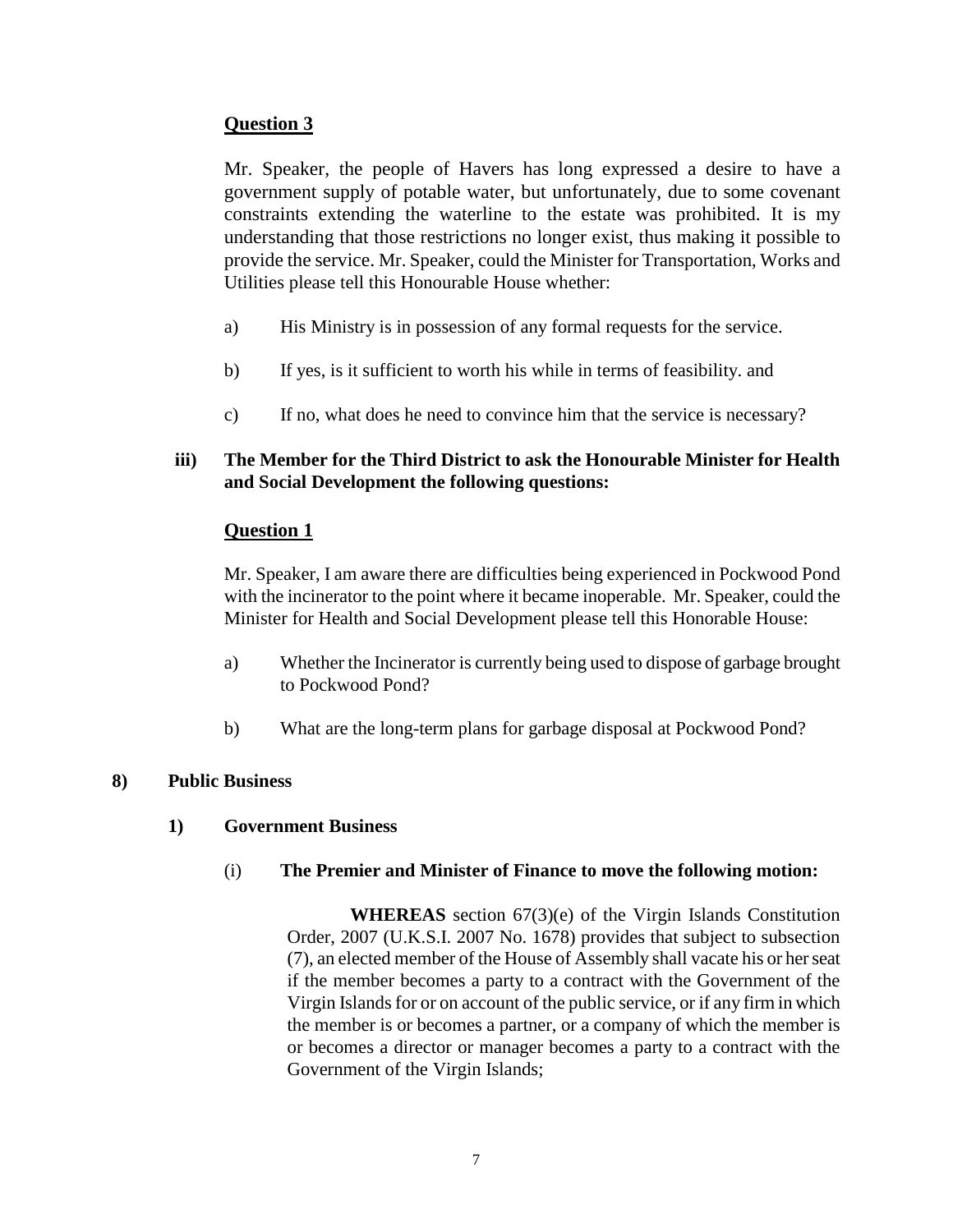**WHEREAS** section 67(7) provides that if in the circumstances it appears just to do so, the House of Assembly may exempt an elected member from vacating his or her seat under subsection (3)(e) if the member, before becoming a party to a contract, or before or as soon as practicable after becoming interested in a contract with the Government of the Virgin Islands by virtue of being a partner in a firm or director or manager in a company which has a contract with the Government, discloses to the House of Assembly the nature of the contract and his or her interest in the firm or company involved in the contract;

**WHEREAS** the Honourable Neville Smith, is an elected member of the House of Assembly;

**WHEREAS** the Honourable Neville Smith is a Director of Caribbean Security Limited whose registered office address is located at Craigmuir Chambers, Road Town, Tortola, British Virgin Islands and which company provides security services and related systems installation;

**WHEREAS** the Company is desirous of entering into a contract with the Government of the Virgin Islands for upgrades to the Attorney General's Chambers, security system including the Access Control System and installation of a PA System for a total sum of thirty-three thousand, one hundred and forty-nine dollars and twelve cents (\$33,149.12), the formal contract is in the process of being drafted;

**WHEREAS** by virtue of being a Director of Caribbean Security Limited, the Honourable member has an interest in the contract with the Company as aforesaid and this Resolution discloses to the House of Assembly the interest of the Honourable member in the said contract by virtue of being a Director of the Company;

**WHEREAS** this Resolution is a request by the Honourable member to the House of Assembly to exempt the Honourable member from vacating the House of Assembly;

**AND WHEREAS** the Honourable **ANDREW A. FAHIE,** the Premier and Minister of Finance has by motion moved the House of Assembly to exempt the Honourable Neville Smith from vacating his seat as an elected member of the House of Assembly;

**NOW THEREFORE**, **BE IT RESOLVED** that the House of Assembly of the Virgin Islands exempts the Honourable Neville Smith from vacating his seat as an elected member of the House of Assembly.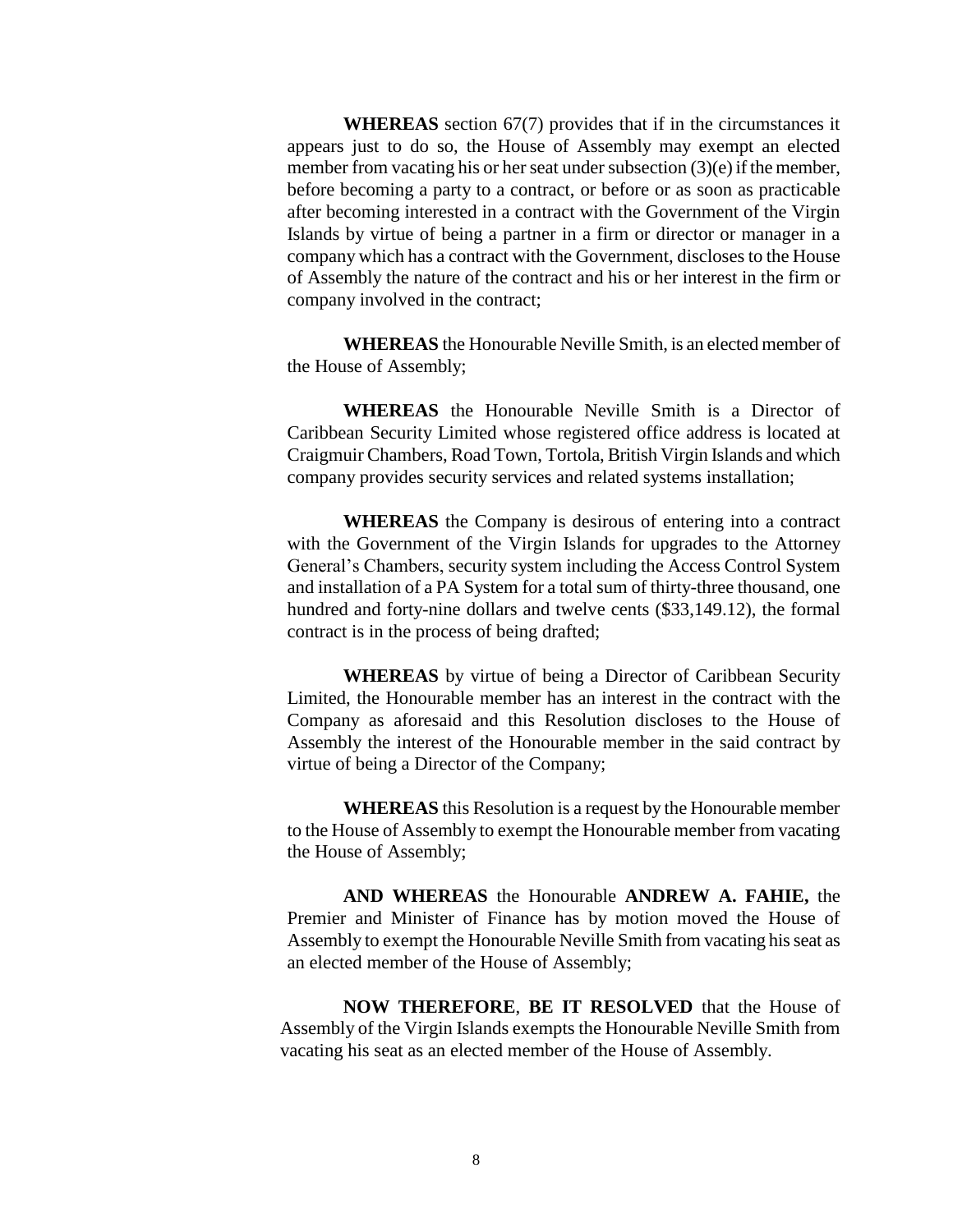#### (ii) **The Premier and Minister of Finance to move the following motion:**

**WHEREAS** section 67(3)(e) of the Virgin Islands Constitution Order, 2007 (U.K.S.I. 2007 No. 1678) provides that subject to subsection (7), an elected member of the House of Assembly shall vacate his or her seat if the member becomes a party to a contract with the Government of the Virgin Islands for or on account of the public service, or if any firm in which the member is or becomes a partner, or a company of which the member is or becomes a director or manager becomes a party to a contract with the Government of the Virgin Islands;

**WHEREAS** section 67(7) provides that if in the circumstances it appears just to do so, the House of Assembly may exempt an elected member from vacating his or her seat under subsection (3)(e) if the member, before or as soon as practicable after becoming interested in a contract with the Government of the Virgin Islands by virtue of being a director or manager in a company which has a contract with the Government, discloses to the House of Assembly the nature of the contract and his or her interest in the company involved in the contract;

**WHEREAS** the Honourable Mark Vanterpool, MHA, is an elected member of the House of Assembly;

**WHEREAS** the Honourable Mark Vanterpool is a Director in the company known as Shoreside East Development Limited, whose registered office is situated in Belmont Chambers, PO Box 3443 Road Town, Tortola;

WHEREAS on 3<sup>rd</sup> November 2021, the company purchased a building located at Block 2838C, Parcel 100 Lower Estate, Road Town Registration Section from Maddog Limited, and a part of the said building, namely the third floor, was being leased by the Government of the Virgin Islands for a period of two (2) years commencing 11 May 2020 from Maddog Limited;

**WHEREAS** the remainder of the said lease is intended to be transferred to the company;

**WHEREAS** the company is in the process of negotiating with the Government of the Virgin Islands to lease additional space in the said building;

**WHEREAS** this Resolution discloses to the House of Assembly the transfer of the said property, the existing lease and the interest of the Honourable member in the transfer by virtue of being a Director of the Company;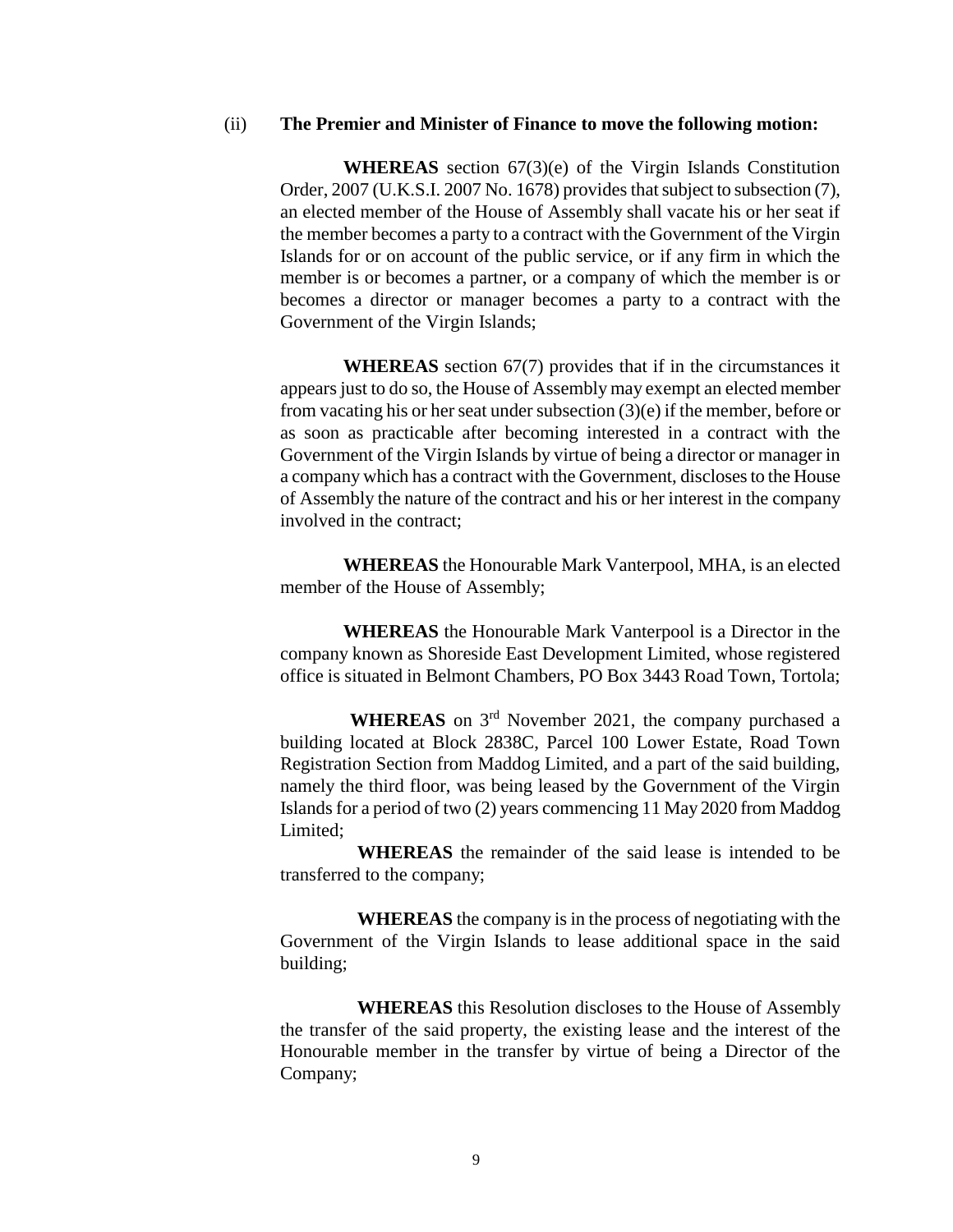**WHEREAS** this Resolution is a request by the Honourable member to the House of Assembly to exempt the Honourable member from vacating the House of Assembly;

**AND WHEREAS** the Honourable **ANDREW A. FAHIE,** the Premier and Minister of Finance has by motion moved the House of Assembly to exempt the Honourable Mark Vanterpool, MHA from vacating his seat as an elected member of the House of Assembly;

**NOW THEREFORE**, **BE IT RESOLVED** that the House of Assembly of the Virgin Islands exempts the Honourable Mark Vanterpool, MHA from vacating his seat as an elected member of the House of Assembly.

#### (iii) **The Premier and Minister of Finance to move the following motion:**

**WHEREAS** by Resolution 2 of 2020, made pursuant to Standing Order 78 and 79, it was resolved by the House of Assembly of the Virgin Islands that the following shall be members of a Special Select Committee appointed to manage the Virgin Islands Youth Parliament:

> Hon. Julian Willock; (Chairman) Hon. Neville A. Smith; Hon. Kye M. Rymer; Hon. Sharie B. de Castro; Hon. Julian Fraser; Hon. Melvin M. Turnbull; Hon. Marlon A. Penn; and Hon. Shereen D. Flax-Charles;

**WHEREAS** it is expedient to replace Honourable Hon. Julian Willock as Chairman, with the Honourable Sharie B. de Castro as the Chairman of the said Special Select Committee appointed to manage the Virgin Islands Youth Parliament;

**AND WHEREAS** it is expedient to replace Honourable Shereen D. Flax-Charles, with the Honourable Alvera Maduro-Caines as a member of the said Special Select Committee appointed to manage the Virgin Islands Youth Parliament;

**NOW THEREFORE BE IT RESOLVED** by the House of Assembly of the Virgin Islands that the Honourable Sharie B. de Castro be appointed as Chairman, and the Honourable Alvera Maduro-Caines be appointed as a member, of the said Special Select Committee appointed to manage the Virgin Islands Youth Parliament.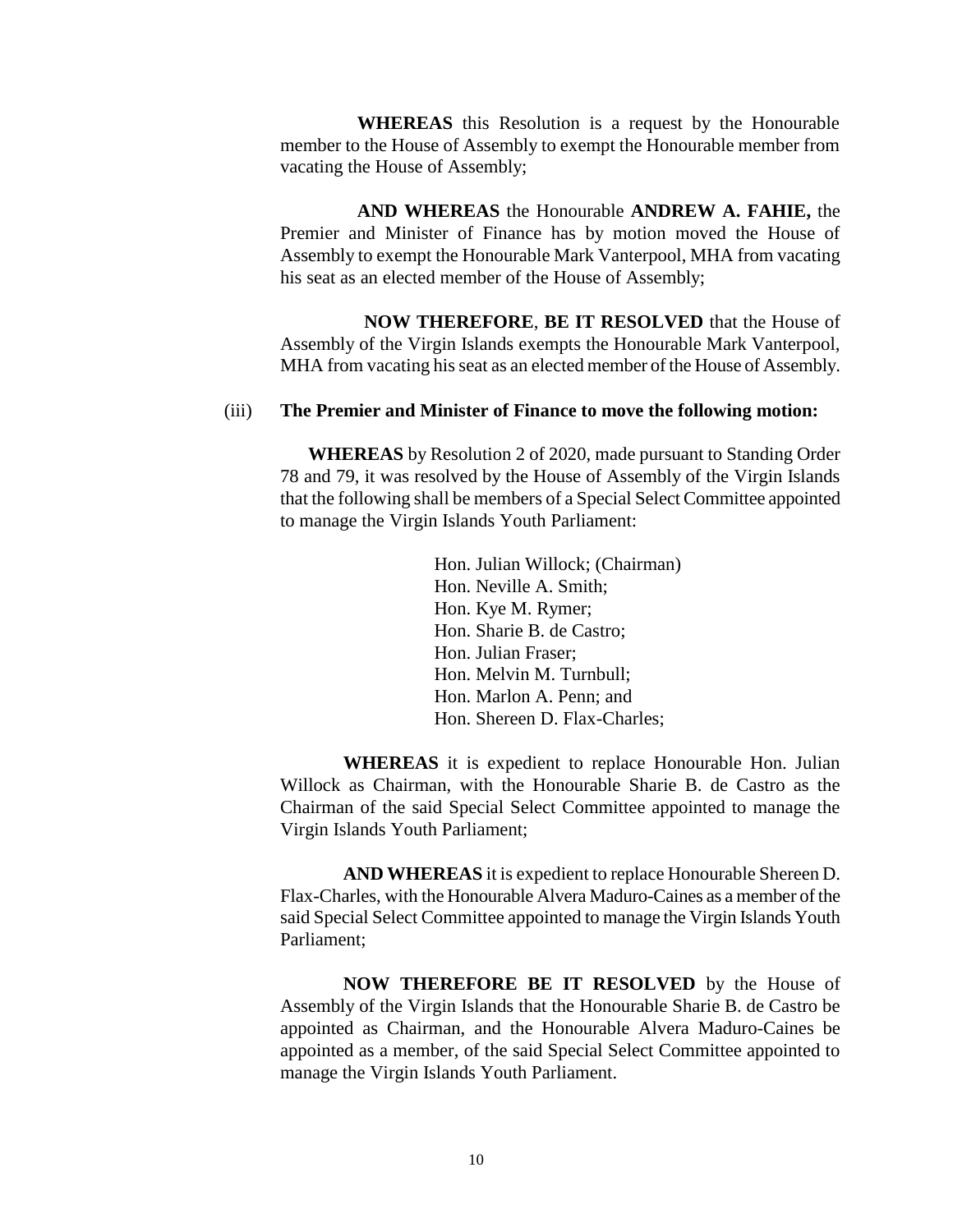#### **Introduction and First Reading**

- (iv) The Premier and Minister of Finance to move a motion for the Introduction and First Reading of the Bill entitled, **"Mutual Legal Assistance (Tax Matters) (Amendment) Act, 2022";**
- (v) The Premier and Minister of Finance to move a motion for the Introduction and First Reading of the Bill entitled, **"Stamps (Amendment) Act, 2022";**
- (vi) The Minister for Health and Social Development to move a motion for the Introduction and First Reading of the Bill entitled, **"Non-Profit Organisation (Amendment) Act, 2022";**

#### **Suspension of Standing Orders 52(2)**

(vii) The Premier and Minister of Finance to move a motion for the Suspension of Standing Order 52(2) to allow for the Second and Third Readings of the Bill entitled, **"Stamps (Amendment) Act, 2022";**

# **Second and Third Readings**

- (viii) The Premier and Minister of Finance to move a motion for the Second and Third Readings of the Bill entitled, **"Stamps (Amendment) Act, 2022";**
- (ix) The Deputy Premier and Minister for Education, Culture, Youth Affairs, Fisheries and Agriculture to move a motion for the Second and Third Readings of the Bill entitled, **"Virgin Islands Food Security and Sustainability Act, 2022";**
- (x) The Minister for Transportation, Works and Utilities to move a motion for the Second and Third Readings of the Bill entitled, **"Water and Sewerage Authority Act, 2021";**
- (xi) The Premier and Minister of Finance to move a motion for the Second and Third Readings of the Bill entitled **"Business Licensing Act, 2020";**
- (xii) The Minister for Health and Social Development to move a motion for the Second and Third Readings of the Bill entitled, "**Child Maintenance and Access (Amendment) Act, 2021".**
- **2) Private Members Business**